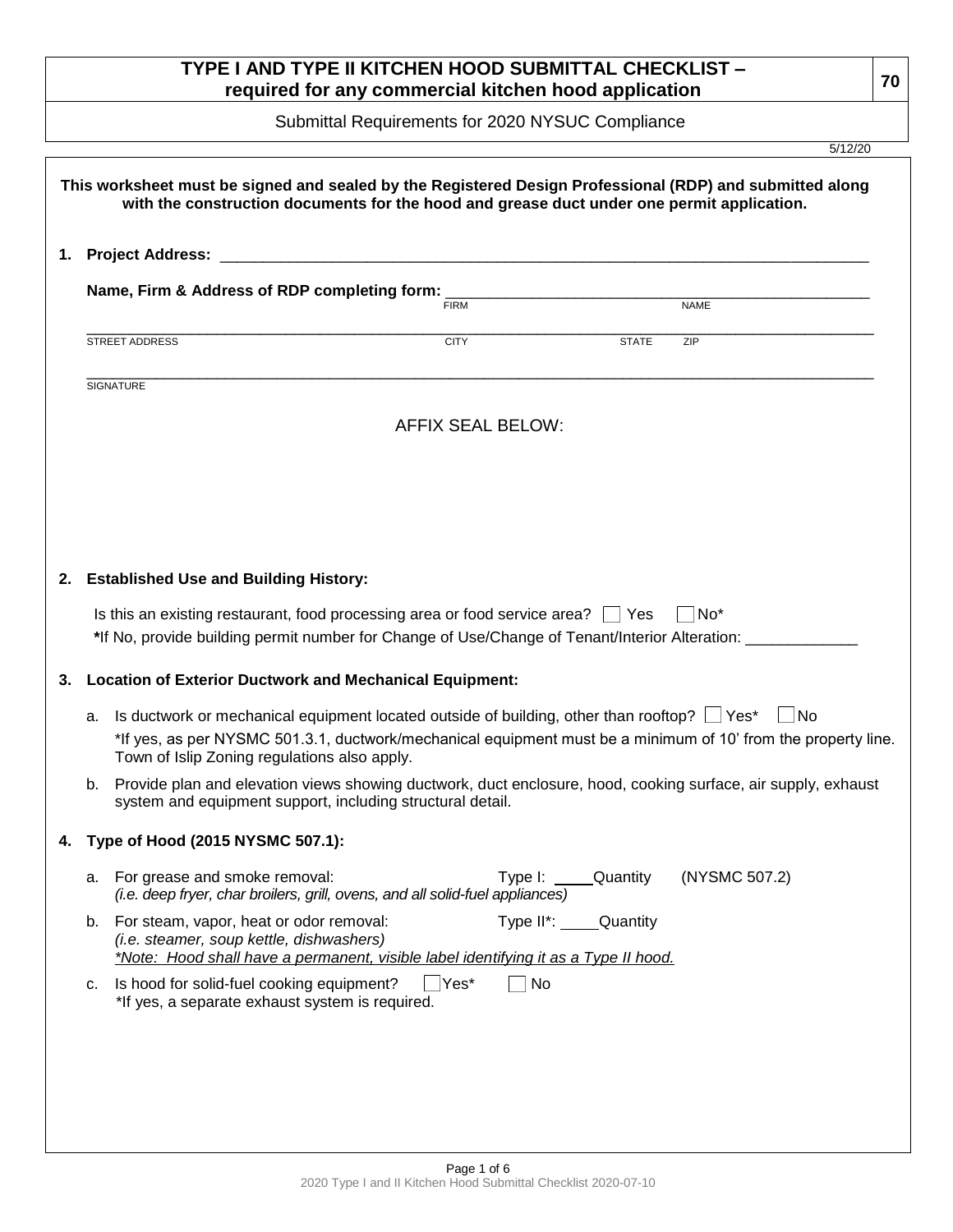|                                                                               |                                  | <b>TYPE I HOOD</b>                                                                                                                                                   |                                             | <b>TYPE II HOOD</b>         |                                                       |                                                                                                                                                                                                                                                  |  |
|-------------------------------------------------------------------------------|----------------------------------|----------------------------------------------------------------------------------------------------------------------------------------------------------------------|---------------------------------------------|-----------------------------|-------------------------------------------------------|--------------------------------------------------------------------------------------------------------------------------------------------------------------------------------------------------------------------------------------------------|--|
| <b>Minimum Reqs.</b><br>Type of<br>Gage<br><b>Material</b><br><b>Proposed</b> |                                  |                                                                                                                                                                      | Minimum Reqs.<br>Type of<br><b>Material</b> |                             |                                                       | Gage<br><b>Proposed</b>                                                                                                                                                                                                                          |  |
| Duct &<br><b>Plenum</b>                                                       | Galvanized<br>Steel              | 16 gage                                                                                                                                                              |                                             | Duct &<br><b>Plenum</b>     |                                                       |                                                                                                                                                                                                                                                  |  |
|                                                                               | <b>Stainless</b><br>Steel        | 18 gage                                                                                                                                                              |                                             |                             |                                                       | Refer to SMACNA                                                                                                                                                                                                                                  |  |
|                                                                               | Factory-built                    | Provide UL<br>listing                                                                                                                                                |                                             |                             |                                                       |                                                                                                                                                                                                                                                  |  |
| Hood                                                                          | Galvanized<br>Steel              | 18 gage                                                                                                                                                              |                                             | Hood                        | Galvanized<br><b>Steel</b>                            | 22 gage                                                                                                                                                                                                                                          |  |
|                                                                               | <b>Stainless</b><br><b>Steel</b> | 20 gage                                                                                                                                                              |                                             |                             | <b>Stainless</b><br><b>Steel</b>                      | 24 gage                                                                                                                                                                                                                                          |  |
|                                                                               |                                  | Note - Black Iron is not in code. Submit<br>Manufacturer & U.L. Listings NYSMC 304                                                                                   |                                             |                             | Copper                                                | Not less than<br>24 ounces per<br>square foot                                                                                                                                                                                                    |  |
|                                                                               | <b>QUANTITY OF AIR</b>           | ii. Unlisted Hood - Complete the calculation using the table below:<br>Quantity of air = Lineal ft. of hood front X CFM from Table below:<br>LINEAL FT OF HOOD FRONT |                                             | <b>CFM FROM TABLE BELOW</b> | $\boldsymbol{f}$ $\boldsymbol{t}$ . $=$ $\frac{1}{2}$ | <b>CFM</b>                                                                                                                                                                                                                                       |  |
|                                                                               |                                  |                                                                                                                                                                      |                                             |                             |                                                       | MINIMUM NET AIRFLOW FOR DIFFERENT TYPES OF UNLISTED HOOD (see 507.5)                                                                                                                                                                             |  |
|                                                                               |                                  | listed and labeled under UL710 or UL710B, see NYSMC 507.1 EX #1 and #2.                                                                                              |                                             |                             |                                                       | Identify the cooking appliances and circle the CFM applied. When any combination of cooking appliances is utilized<br>under a single hood, the highest exhaust rate required by this table shall be used for the entire hood. For hoods that are |  |
|                                                                               |                                  | <b>Hood Exhaust CFM Table</b>                                                                                                                                        |                                             |                             |                                                       | *CFM / lineal ft. of hood front                                                                                                                                                                                                                  |  |
|                                                                               | solid-fuel appliances            | Extra heavy-duty cooking appliances (non-canopy hood not allowed): all                                                                                               |                                             |                             |                                                       | 550-700                                                                                                                                                                                                                                          |  |
| range                                                                         |                                  | Heavy-duty cooking appliances: wok, broiler (gas or electric), gas burner                                                                                            |                                             |                             |                                                       | 400-600                                                                                                                                                                                                                                          |  |
| 3<br>Medium-duty cooking appliances: conveyor pizza ovens, deep fryer,        |                                  |                                                                                                                                                                      |                                             |                             |                                                       | 300-500                                                                                                                                                                                                                                          |  |
|                                                                               | range (gas or electric), skillet |                                                                                                                                                                      |                                             |                             |                                                       |                                                                                                                                                                                                                                                  |  |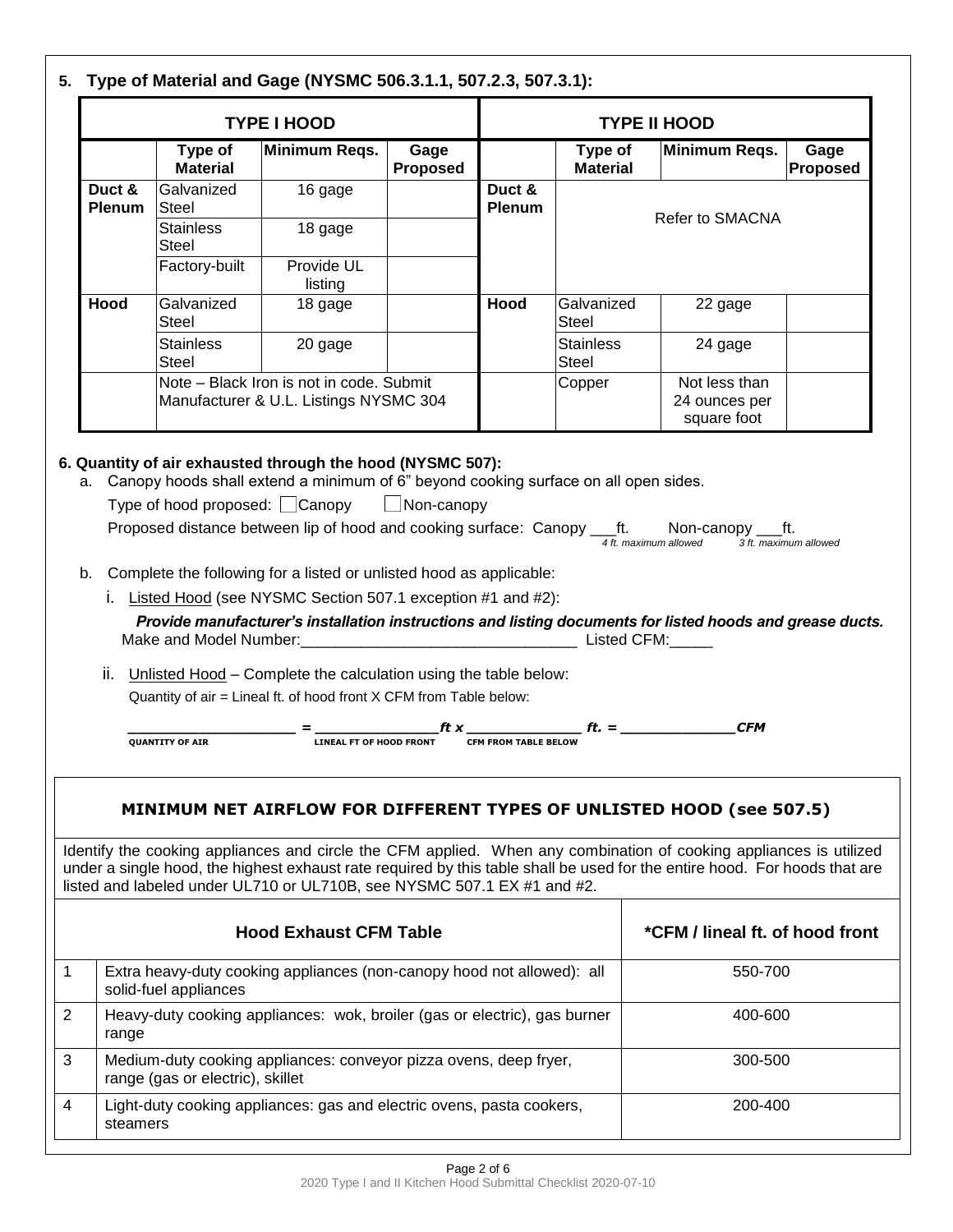#### **GENERAL NOTES:**

- 1. All kitchen hoods and exhaust duct construction plans and this worksheet shall clearly convey and depict code compliance by the RDP and shall bear the seal and signature of said person.
- 2. Residential appliances to be used and installed in commercial buildings are permitted where approved for use in commercial applications and shall be protected by a Type I or Type II Hood as per the 2020 NYSMC. See section 507.1.2.
- 3. Kitchen hoods shall also be shown to comply with the 2017 NYSECCC by matching the appropriate energy code compliance path as per the 2020 NYSECCC by using one of the below reference standards:
	- 1. 2020 NYSECCC SECTION C403.7.5
	- 2. ASHRAE 90.1 2016 SECTION 6.5.7.2

The applicable codes, rules and regulations for NYS for commercial kitchen hoods are as follows:

- 1. 2020 NYS UNIFORM CODES and NYCRR Title 19 Subchapter B
- 2. 2020 NYS ENERGY CODE
- 3. 2020 NYSMC
- 4. 2020 NYSFC
- 5. 2020 NYSBC
- 6. For Pollution Control Units, see NYSMC Section 506.2.5 (*new section*)

## **ADDITIONAL DESIGNER COMMENTS:**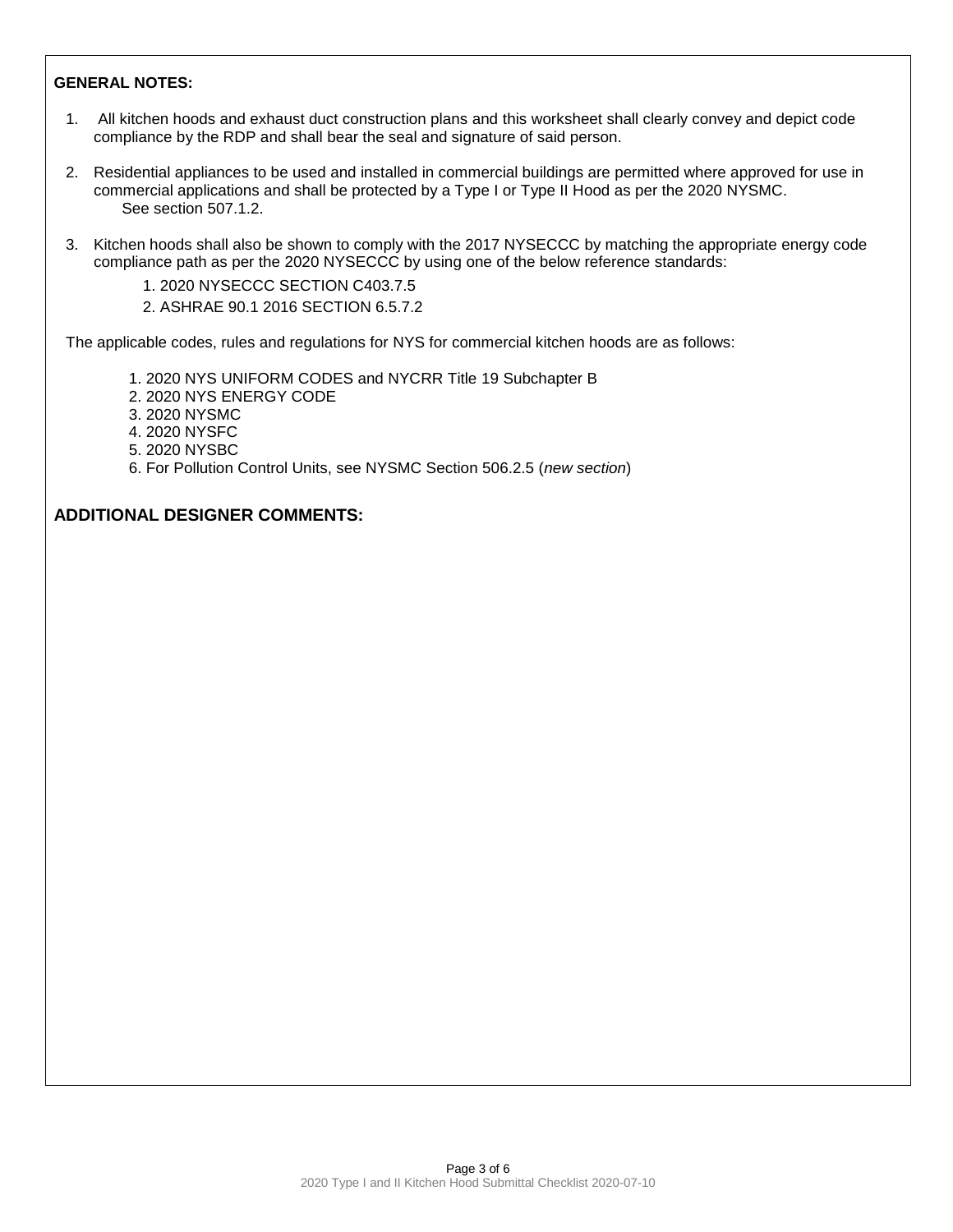## **7. Makeup Air (508):**

a. Applicant shall provide makeup air approximately equal to the exhaust. \_\_\_\_\_\_\_\_\_\_\_\_\_\_\_\_\_\_\_\_\_CFM.

- b. Makeup air system shall be electronically interlocked with the exhaust system, such that the makeup air system will operate when the exhaust system is in operation. Provide note on mechanical plans and indicate sheet #\_
- c. Makeup air shall be provided by a mechanical or gravity means of sufficient capacity. Window and door openings shall not be used for the purpose of providing makeup air.

| Fan                          |     |            |      |         |        |                                          | <b>Motorized Damper</b> |           |                 |
|------------------------------|-----|------------|------|---------|--------|------------------------------------------|-------------------------|-----------|-----------------|
| Make and Model:              |     |            |      | H.P.:   |        | Recommended air velocity, 500 fpm        |                         |           |                 |
| <b>Static Pressure:</b>      |     | <b>CFM</b> |      |         | in. at | Duct Area<br>$Required =$<br>CFM/500 fpm | <b>CFM</b>              | $'$ 500 = | ft <sub>2</sub> |
| <b>Duct Dimension:</b>       |     | area       |      | ft. $2$ |        | <b>Duct Dimension</b><br>Requirement =   |                         |           |                 |
| Air Velocity<br>$=$ CFM/area |     |            |      | $=$     |        | Eff. Damper<br>Opening $=$               | X<br>$=$                |           | ft <sub>2</sub> |
|                              | CFM |            | area |         | fpm    |                                          |                         |           |                 |

### **8. Exhaust Duct System (506.3.4): Design Minimum 500 Feet per Minute**

- a. Applicant shall provide the specified air velocity in exhaust duct.
- b. Duct Size \_\_\_\_\_\_\_ in. x \_\_\_\_\_\_\_\_ in., duct area = \_\_\_\_\_\_\_ in. x \_\_\_\_\_\_\_\_ in. = \_\_\_\_\_\_\_\_\_\_\_\_\_\_\_\_ft<sup>2</sup>

|                                   | Type of Hood Air Velocity (FPM)                                                                                                                        | <b>CFM/Duct Area (ft<sup>2</sup>)</b> |                                                                                                                                                                                                                                     | <b>Proposed Air Velocity</b> |
|-----------------------------------|--------------------------------------------------------------------------------------------------------------------------------------------------------|---------------------------------------|-------------------------------------------------------------------------------------------------------------------------------------------------------------------------------------------------------------------------------------|------------------------------|
| 1. Type I Req. 500 to recom. 2500 |                                                                                                                                                        | $\lambda$ and $\lambda$ =             | <b>Experience</b>                                                                                                                                                                                                                   | <b>FPM</b>                   |
| Type II Req. min 500 CFM          |                                                                                                                                                        | $\qquad \qquad =$ $\qquad \qquad =$   |                                                                                                                                                                                                                                     | FPM                          |
| 2. Static Pressure Loss           | Duct ________in. + grease filters/extractor ________in. + other __________ in. = Total ___________in. of H <sub>2</sub> O                              |                                       |                                                                                                                                                                                                                                     |                              |
|                                   | 3. Fan and motor shall be of sufficient capacity to provide the required air movement. Fan motor shall not be<br>installed within ducts or under hood. |                                       |                                                                                                                                                                                                                                     |                              |
|                                   | Fan make and model                                                                                                                                     |                                       | <b>HP</b> Providence and the second service of the series of the series of the series of the series of the series of the series of the series of the series of the series of the series of the series of the series of the series o |                              |
|                                   |                                                                                                                                                        |                                       |                                                                                                                                                                                                                                     | CFM                          |

### **9. Exhaust Outlet Location (506.3.13)**

| <b>Exhaust Outlet Location</b>            |         | <b>Minimum Required</b> | <b>Proposed</b> |
|-------------------------------------------|---------|-------------------------|-----------------|
| Exhaust outlet shall terminate above roof | Type I  | 40 in.                  |                 |
|                                           | Type II | 30 in.                  |                 |
| Distance from same or adjacent building   | Type I  | 10 $ft.$                |                 |
|                                           | Type II | 30 in.                  |                 |
| Distance above adjoining grade            | Type I  | $10$ ft.                |                 |
|                                           | Type II |                         |                 |
| Distance from property line               | Type I  | $10$ ft.                |                 |
|                                           | Type II |                         |                 |
| Distance from windows and doors           | Type I  | $10$ ft.                |                 |
|                                           | Type II | 3 ft.                   |                 |
| Distance from mechanical air intake       | Type I  | $10$ ft.                |                 |
|                                           | Type II |                         |                 |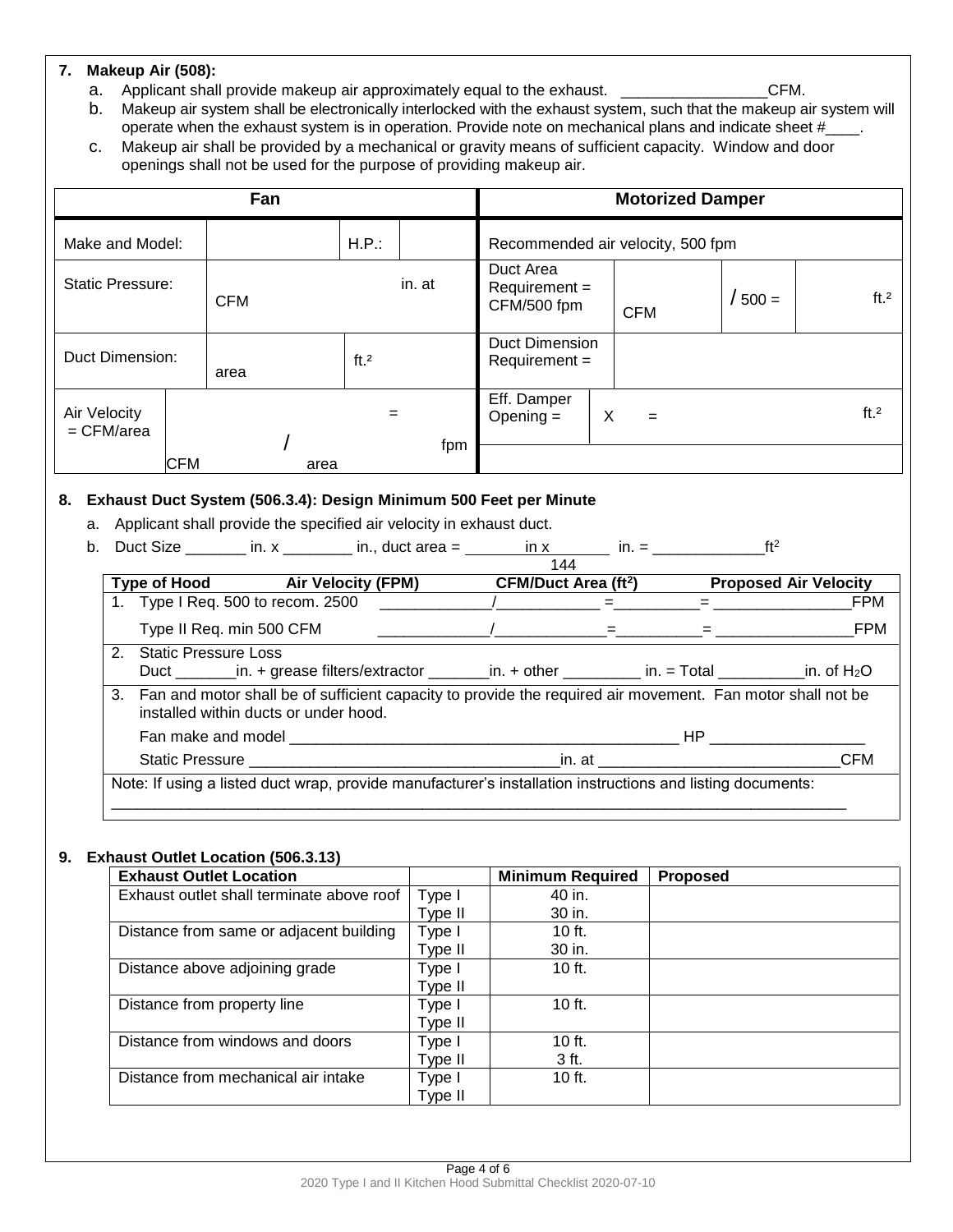### **10. Duct Slope and Cleanout Access (506.3.7, 506.3.8, 506.3.9):**

| a. Horizontal duct up to 75' long:                          | Minimum Slope $\frac{1}{4}$ in ft. | Proposed:              | in./ft. |
|-------------------------------------------------------------|------------------------------------|------------------------|---------|
| Horizontal duct more than 75' long: Minimum Slope 1 in./ft. |                                    | Proposed:              | in./ft. |
|                                                             |                                    | <b>Total Proposed:</b> | in./ft. |

- b. Tight-fitting cleanout doors shall be provided at every change in ductwork direction.
- c. *Refer to State amendments for vertical ducts*.

#### **11. Duct Enclosure (506.3.11) (507.2.7 hoods within ceiling cannot use 506.3.11.2):**

a. Ducts penetrating a ceiling, wall or floor shall be enclosed in a duct enclosure as per sections 506.3.11.1, 506.3.11.2 and 506.3.11.3 (Provide manufacturer installation and test documents). Shaft enclosures shall comply with section 713and 712 of the 2015 IBC. A duct may only penetrate exterior walls at locations where unprotected openings are permitted as per 2015 IBC Table 705.8.

| Number of<br><b>Stories</b> | Min Fire-<br><b>Resistive Const.</b><br>of Enclosure | Proposed | <b>Proposed Material &amp; Construction</b> |
|-----------------------------|------------------------------------------------------|----------|---------------------------------------------|
| 4 or more                   | 2 hour                                               | hr.      |                                             |
| Less than 4                 | hour                                                 | hr.      |                                             |

#### *Provide manufacturer's installation instructions and listing documents for exceptions.*

- b. Where no enclosure is provided, ducts shall have a clearance from combustible construction of not less than 18 inches. (506.3.11 and 506.3.6) Proposed: \_\_\_\_\_\_\_\_\_in.
- c. Duct enclosures shall be sealed around the duct at the point of penetration and vented to the exterior through a weather-protected opening.
- d. Duct enclosures shall serve only one kitchen exhaust duct (see multiple hood venting for exception.)
- e. Tight-fitting hinged access door shall be provided at each cleanout. Access enclosure doors shall have a fireresistance rating equal to the enclosure. An approved sign shall be placed on the access door: **"ACCESS PANEL. DO NOT OBSTRUCT."**

#### **12. Multiple Hood Venting (506.3.5):**

- a. Number of hoods vented by a single duct system: Proposed: A single-duct system may serve more than one hood located in the same story of the building, provided that the interconnecting ducts do not penetrate any fire resistance rated construction and are located in adjoining rooms; and the grease duct system does not serve a solid fuel-fired appliance.
- b. An unlisted hood outlet shall serve not more than a 12-foot section of hood.
- **13. Provide seismic restraint vertical support and attachment details for the hood; shall be prepared by someone knowledgeable in structural engineering. (NYSMC 301.18, NYSBC 1613, ASCE7-2016) Hoods and equipment over 400 pounds require calculations and details for review.**

#### **14. Additional Information – Type I Hood Only (507.2.5)(507.2.6)(507.2.8)(507.2.9):**

- a. Grease filters shall be installed at a minimum 45 degrees angle and equipped with drip tray and gutter beneath lower edge of filters. Proposed: by degrees
- b. Distance between lowest edge of grease filters and cooking surface of: Grill, fryer, exposed flame shall not be not be less than 2 ft. Proposed: \_\_\_\_\_\_\_\_\_ft. Exposed charcoal, charbroil shall be not less than 3 ½ ft. Proposed: \_\_\_\_\_\_\_\_ft.
- c. Type I hood shall have clearances from construction of:

| <b>UNPROTECTED</b><br>(Combustible Construction)              | <b>EXCEPTION</b>                                                                                                                                                                                                                                                                                                                 |
|---------------------------------------------------------------|----------------------------------------------------------------------------------------------------------------------------------------------------------------------------------------------------------------------------------------------------------------------------------------------------------------------------------|
| Hood min. required clearance<br>of 18 in.<br>Proposed:<br>in. | Clearance shall not be required from gypsum wallboard<br>attached to noncombustible structures provided that a<br>smooth, cleanable, nonabsorbent and noncombustible<br>material is installed between the hood and the gypsum or<br>cementitious wallboard extending not less than 18 inches<br>in all directions from the hood. |

d. Grease gutters shall drain to an approved collection receptacle that is fabricated, designed and installed to allow access for cleaning.